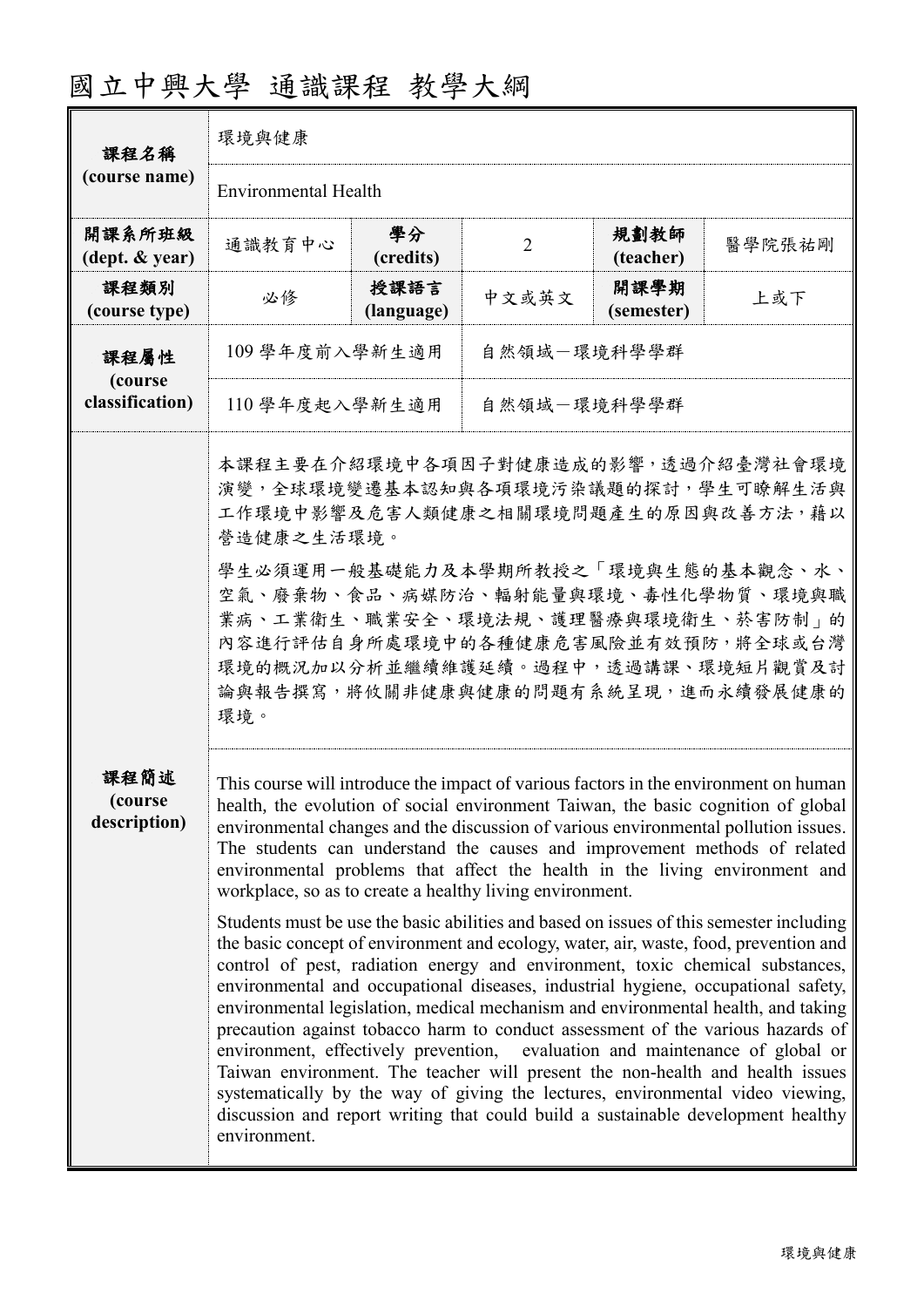| 教學目標                                                                                                                                                                                                         | 1.學生能夠瞭解環境與健康的重要性。<br>2.學生能夠瞭解並描述環境與健康相關的事件。<br>3.學生能夠列舉環境中各種會影響健康的因素。                                                                                                                                                                                                    |                     |                                    |          |         |  |  |
|--------------------------------------------------------------------------------------------------------------------------------------------------------------------------------------------------------------|---------------------------------------------------------------------------------------------------------------------------------------------------------------------------------------------------------------------------------------------------------------------------|---------------------|------------------------------------|----------|---------|--|--|
| (course<br>objectives)                                                                                                                                                                                       | 1. Students are able to understand the importance of environment and health.<br>2. Students are able to understand and describe the environmental and health-related<br>events.<br>3. Students can list various factors in the environment that will affect their health. |                     |                                    |          |         |  |  |
| 先修課程<br>(prerequisites)                                                                                                                                                                                      | 無(None)                                                                                                                                                                                                                                                                   |                     |                                    |          |         |  |  |
| (core learning outcomes)                                                                                                                                                                                     | 核心能力配比 (六項加總100%)                                                                                                                                                                                                                                                         |                     |                                    |          |         |  |  |
| 人文素養 30% 科學素養 40%                                                                                                                                                                                            |                                                                                                                                                                                                                                                                           | 溝通能力 0%             | 創新能力 0%                            | 國際視野 30% | 社會關懷 0% |  |  |
| 教學方法 (teaching methods)                                                                                                                                                                                      |                                                                                                                                                                                                                                                                           | 學習評量方式 (evaluation) |                                    |          |         |  |  |
| 講授                                                                                                                                                                                                           |                                                                                                                                                                                                                                                                           |                     | 期中考 30%、期末考 30%<br>書面報告30%、出席狀況10% |          |         |  |  |
| 授課內容(單元名稱與內容、習作 / 考試進度、備註)<br>(course content and homework / tests schedule)                                                                                                                                 |                                                                                                                                                                                                                                                                           |                     |                                    |          |         |  |  |
| 第一週:課程簡介<br>第二週:緒論<br>第三週:環境與生態<br>第四週:水<br>第五週:空氣<br>第六週:廢棄物<br>第七週:食品<br>第八週:病媒防治<br>第九週:期中考<br>第十週:輻射能量與環境<br>第十一週:毒性化學物質<br>第十二週:環境與職業病<br>第十三週:工業衛生<br>第十四週:職業安全<br>第十五週:環境法規<br>第十七週: 菸害防制<br>第十八週:期末考 | 第十六週:護理醫療與環境衛生                                                                                                                                                                                                                                                            |                     |                                    |          |         |  |  |